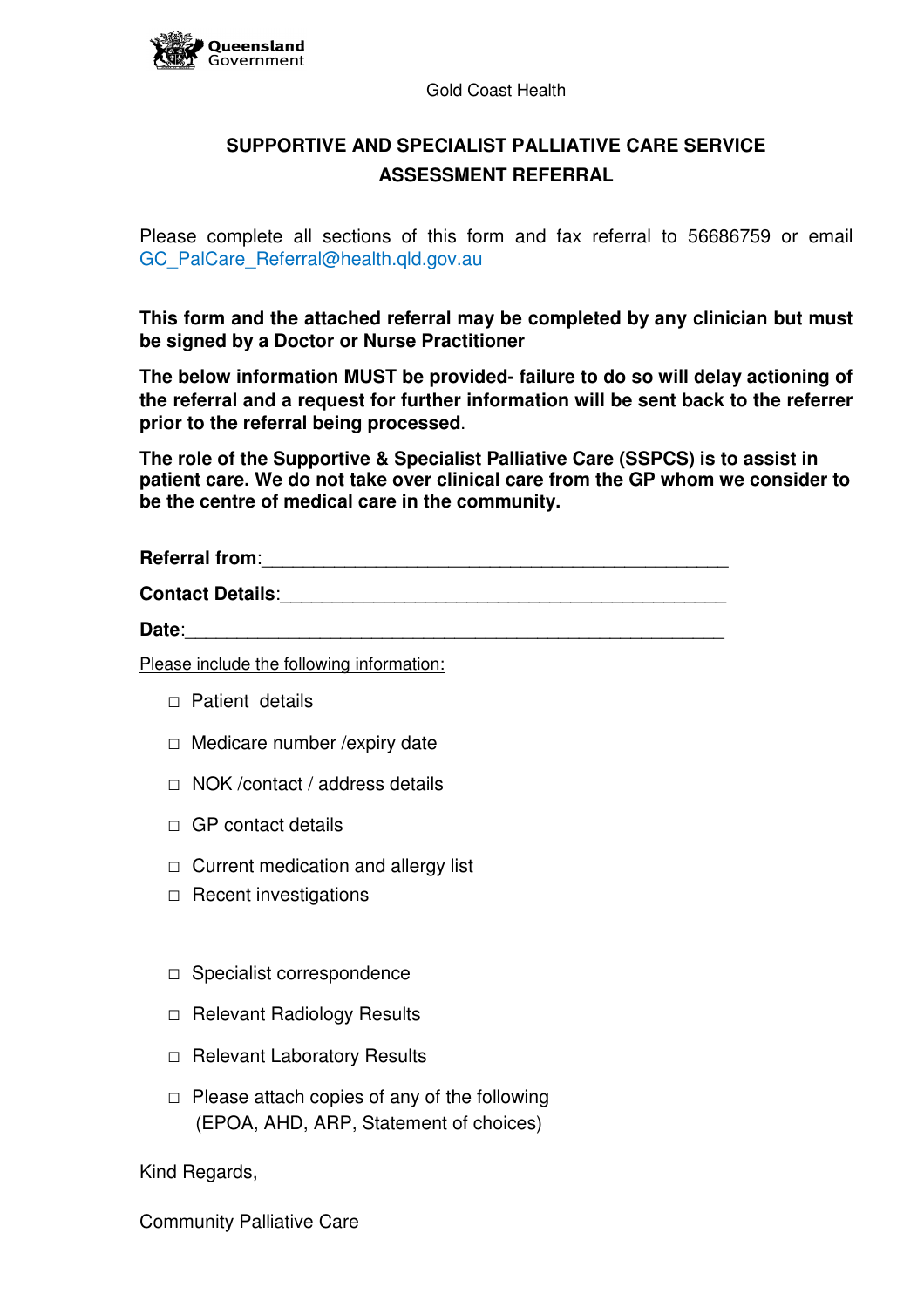| Queensland<br>Government                                                                                                                                                                                                                                                       |                      |                                                                                                         |                       |  |  |
|--------------------------------------------------------------------------------------------------------------------------------------------------------------------------------------------------------------------------------------------------------------------------------|----------------------|---------------------------------------------------------------------------------------------------------|-----------------------|--|--|
| <b>Gold Coast Health</b>                                                                                                                                                                                                                                                       |                      |                                                                                                         |                       |  |  |
| SUPPORTIVE AND SPECIALIST PALLIATIVE CARE                                                                                                                                                                                                                                      |                      |                                                                                                         |                       |  |  |
| <b>SERVICE REFERRAL</b>                                                                                                                                                                                                                                                        |                      |                                                                                                         |                       |  |  |
| <b>Attention: Dr. Andrew Broadbent</b>                                                                                                                                                                                                                                         |                      |                                                                                                         |                       |  |  |
|                                                                                                                                                                                                                                                                                |                      |                                                                                                         |                       |  |  |
| Please ensure ALL details are completed -failure to do so will delay actioning of the referral and it will be<br>returned to referrer for completion . Thank you                                                                                                               |                      |                                                                                                         |                       |  |  |
|                                                                                                                                                                                                                                                                                |                      |                                                                                                         |                       |  |  |
|                                                                                                                                                                                                                                                                                |                      |                                                                                                         |                       |  |  |
|                                                                                                                                                                                                                                                                                |                      | DOB _ _ / _ _ / _ _ _ _                                                                                 |                       |  |  |
|                                                                                                                                                                                                                                                                                |                      |                                                                                                         |                       |  |  |
| <b>Next of Kin / Carer Details</b>                                                                                                                                                                                                                                             |                      |                                                                                                         |                       |  |  |
|                                                                                                                                                                                                                                                                                |                      |                                                                                                         |                       |  |  |
|                                                                                                                                                                                                                                                                                |                      |                                                                                                         |                       |  |  |
|                                                                                                                                                                                                                                                                                |                      |                                                                                                         |                       |  |  |
|                                                                                                                                                                                                                                                                                |                      |                                                                                                         |                       |  |  |
|                                                                                                                                                                                                                                                                                |                      |                                                                                                         |                       |  |  |
|                                                                                                                                                                                                                                                                                |                      |                                                                                                         |                       |  |  |
|                                                                                                                                                                                                                                                                                |                      | Is the patient/family aware of this referral, their condition and their diagnosis? $\Box$ Yes $\Box$ No |                       |  |  |
| Ward/Clinic <b>Contract Contract Contract Contract Contract Contract Contract Contract Contract Contract Contract Contract Contract Contract Contract Contract Contract Contract Contract Contract Contract Contract Contract Co</b><br>Is the client an inpatient? $\Box$ Yes |                      |                                                                                                         |                       |  |  |
| No                                                                                                                                                                                                                                                                             |                      |                                                                                                         |                       |  |  |
|                                                                                                                                                                                                                                                                                |                      |                                                                                                         |                       |  |  |
| Transfer of care/Admission<br><b>Consultation Liaison</b><br>Community and OPD<br><b>REFERRAL FOR:</b><br>$\perp$                                                                                                                                                              |                      |                                                                                                         |                       |  |  |
| Other:                                                                                                                                                                                                                                                                         |                      |                                                                                                         |                       |  |  |
|                                                                                                                                                                                                                                                                                |                      |                                                                                                         |                       |  |  |
| <b>URGENCY:</b>                                                                                                                                                                                                                                                                |                      |                                                                                                         |                       |  |  |
| Non Urgent - Please email/fax referral GC PalCare Referral@health.gld.gov.au OR Fax to (07) 5668 6759                                                                                                                                                                          |                      |                                                                                                         |                       |  |  |
| Urgent Inpatient (Hours/days) -GCUH 0402 969 687 or Robina 0439 826 857                                                                                                                                                                                                        |                      |                                                                                                         |                       |  |  |
| Urgent Community (Hours/days) - 1300 763 218                                                                                                                                                                                                                                   |                      |                                                                                                         |                       |  |  |
| <b>PRIMARY DIAGNOSIS (principal life-limiting illness)</b>                                                                                                                                                                                                                     |                      |                                                                                                         |                       |  |  |
| Weeks<br>Estimated Prognosis: □ Days<br>Months<br>Years                                                                                                                                                                                                                        |                      |                                                                                                         |                       |  |  |
| Malignant:                                                                                                                                                                                                                                                                     |                      |                                                                                                         |                       |  |  |
| $\Box$ Bone and soft tissue                                                                                                                                                                                                                                                    | Gynaecological       | Pancreas                                                                                                | Other GIT             |  |  |
| <b>□</b> Breast                                                                                                                                                                                                                                                                | □ Haematological     | $\Box$ Prostate                                                                                         | Other Urological      |  |  |
| $\Box$ CNS                                                                                                                                                                                                                                                                     | $\Box$ Head and Neck | $\Box$ Skin                                                                                             | Other Malignancy      |  |  |
| $\Box$ Colorectal                                                                                                                                                                                                                                                              | $\sqcup$ Lung        | Unknown Primary                                                                                         | □ Location Metastases |  |  |